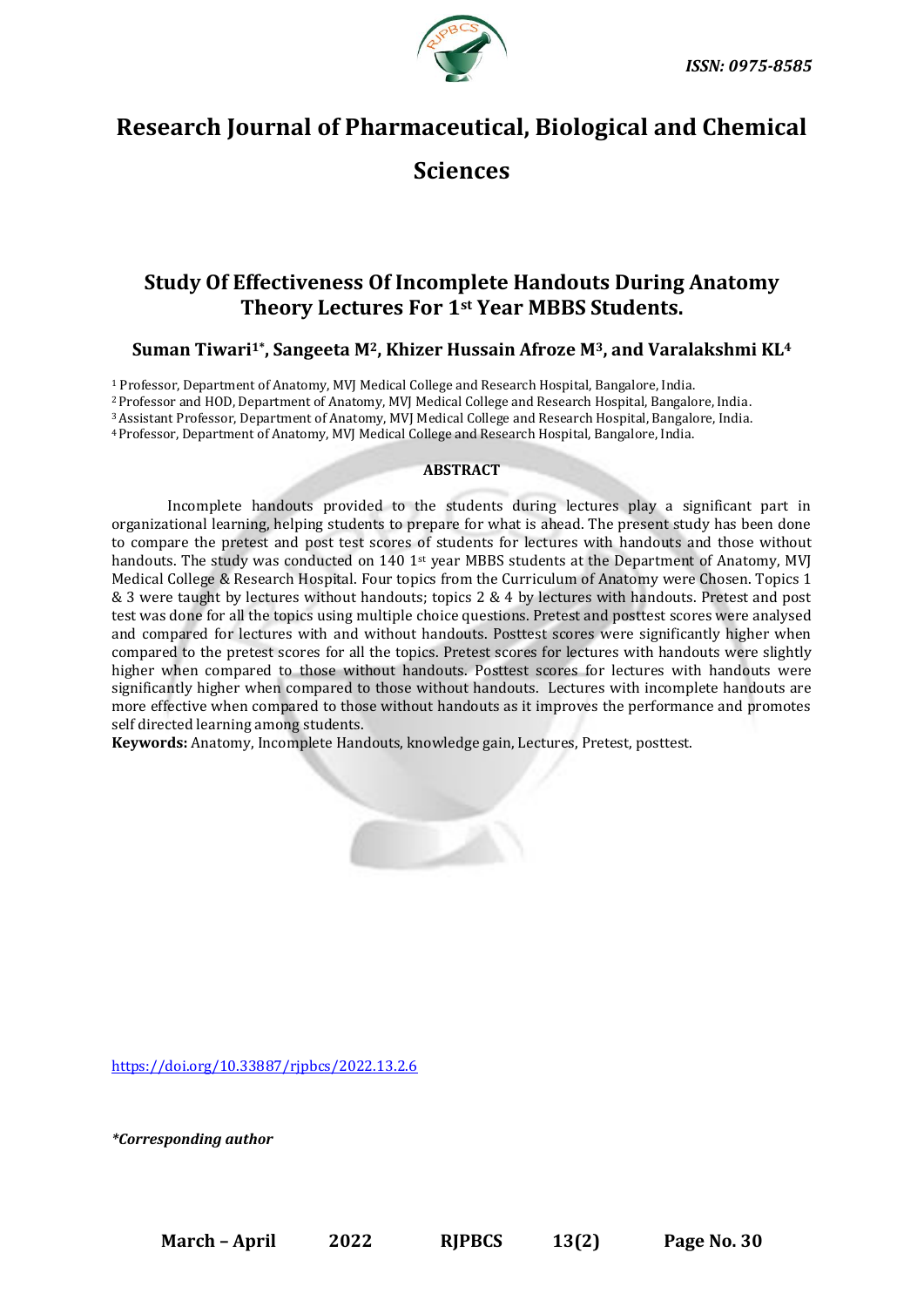

#### **INTRODUCTION**

The most common and preferred method of audiovisual aid by the students for teaching is PowerPoint presentation compared to the traditional chalk and board & OHP projector. One of the disadvantages of PowerPoint presentation is boredom & fatigue along with lack of stimulation leading to loss of attention span of students. This can be overcome by providing students with incomplete handouts during lectures [1].

Handouts are written material which are helpful to the teacher as well as the students. Handouts help the students to think more about the concepts. It makes lectures interesting for the students and they recall the information better.

Providing handouts to the students makes the lectures not only portable and enduring but also helps the students to stay alert and active. It also increases the understanding of the subject and improved test performance. Students stay focused and points can be added by them in incomplete handouts. They also form a framework on which the students can learn [2]. **Aims and Objectives**

- To compare the pretest and post test scores of students for lectures with handouts and those without handouts.
- To analyze the effectiveness of this combined method (lectures with handouts) on the knowledge gain of students in Anatomy.

#### **MATERIAL AND METHODS**

The present study was done on 140 first year MBBS students in the Department of Anatomy, MVJ Medical College & Research Hospital, Bangalore. The type of study was interventional quantitative study, done in the same group of students using pretest and post-tests. The Institutional Ethical Committee clearance was obtained prior to the study. Four Core competency topics from Anatomy curriculum were chosen which had nearly the same difficulty level. Each lecture was of one hour duration and was done at the beginning of first year. Topic 1 (Histology of lung and trachea) was chosen and taught using routine didactic lecture (without handouts); pretest was done in the form of multiple choice questions for the whole class before the lecture and post test was done with the same questions immediately after the lecture.

Topic 2 (Development of Respiratory system) was done with incomplete handouts given 3 days prior to the lecture. Pretest and posttest was done for Topic 2 with handouts. Both topics (1 & 2) were delivered by one professor. Topic 3 (Interior of the heart) was done using routine lectures without handout and Topic 4 (Pleura) was done with handouts given 3 days prior to the lecture. Topics 3 & 4 were dealt by another professor. The handouts provided to the students comprised of either diagrams only/ title with only key points. Pretest and post test was done for topics 3 & 4. The MCQ test conducted were case based & comprised of ten single response Multiple choice questions. The questions were compiled in a way that they tested not only higher order of cognitive domain but also required multilogical thinking.

#### **Statistical analysis**

Data was processed using Microsoft excel and analysed by using SPSS software version 16 (SPSS Inc., Chicago, Ill., USA). Descriptive statistics such as Mean and Standard deviation were described. The mean and standard deviation between the pre test and post test scores was analysed by using paired t test. P value <0.05 was considered as statistically significant.

#### **RESULTS**

The Pretest and posttest scores for Topics 1 &3 (without handouts) and Topics 2 & 4 (with handouts) were compared and summarized in Table 1. Posttest scores were significantly higher when compared to the pretest scores for all the topics. Pretest scores for lectures with handouts were slightly higher when compared to pretest scores for lectures without handouts. P value <0.0001 was considered as significant.

**March – April 2022 RJPBCS 13(2) Page No. 31**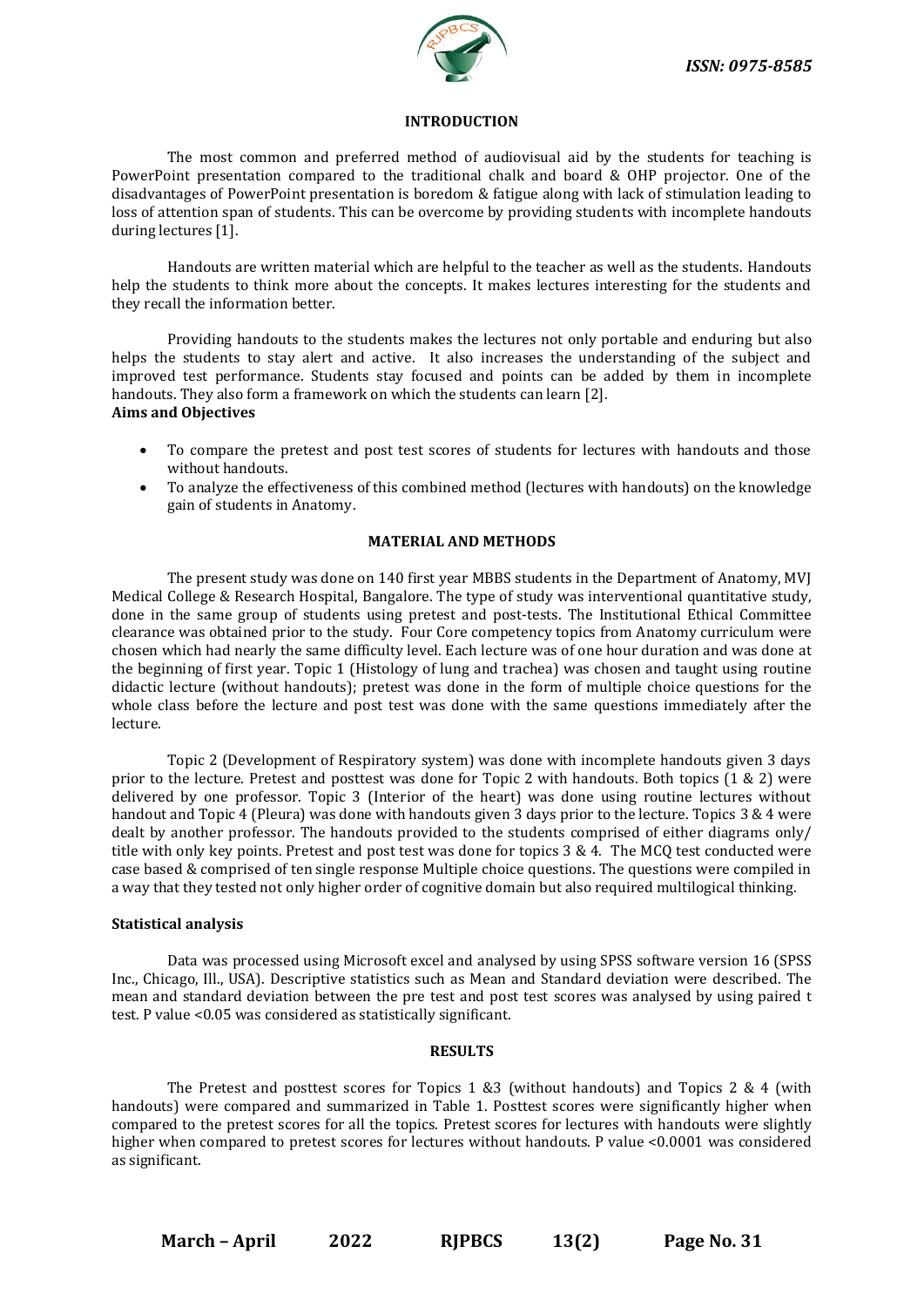

| Lecture        |                | <b>Pretest</b>  | Post test       | <b>Mean Differences</b> | t value  | P value  |
|----------------|----------------|-----------------|-----------------|-------------------------|----------|----------|
|                |                | Mean±SD         | Mean±SD         | <b>Mean</b> ±SD         |          |          |
| 1.Histology    | Without        |                 |                 |                         |          |          |
| of lung &      | handouts       | $2.73 \pm 1.39$ | $5.35 \pm 1.71$ | $2.61 \pm 1.74$         | $-17.98$ | < 0.0001 |
| trachea        |                |                 |                 |                         |          |          |
| 2.Dev of RS    | With           | $2.87 \pm 1.42$ | $7.52 \pm 1.43$ | $4.65 \pm 1.84$         | $-30.23$ | < 0.0001 |
|                | handouts       |                 |                 |                         |          |          |
| 3. Interior of | <b>Without</b> | $2.01 \pm 1.33$ | $6.14 \pm 1.67$ | $4.14 \pm 1.93$         | $-25.52$ | < 0.0001 |
| heart          | handouts       |                 |                 |                         |          |          |
| 4. Pleura      | With           | $2.58 \pm 1.74$ | $9.13 \pm 1.17$ |                         |          | < 0.0001 |
|                | handouts       |                 |                 | $6.55 \pm 2.13$         | $-36.66$ |          |

#### **Table 1: Comparison of pretest and posttest scores without handouts and with handouts**

The comparison of posttest scores (with handouts and without handouts) with mean differences between the two scores is summarized in Table 2. Posttest scores with handouts (7.52 ±1.43, 9.13 ±1.17) were significantly higher when compared to posttest scores without handouts (5.35**±**1.71, 6.14**±**1.67) with a P value of less than 0.0001.

**Table 2: Comparison of posttest scores without handouts and with handouts**

| Test |                  | <b>Lectures</b><br>Without<br>handouts | Lectures<br>With<br>handouts | <b>Mean Differences</b> | t value  | P value  |
|------|------------------|----------------------------------------|------------------------------|-------------------------|----------|----------|
|      |                  | Mean ±SD                               | Mean ±SD                     | <b>Mean±SD</b>          |          |          |
|      | <b>Post Test</b> | $5.35 \pm 1.71$                        | $7.52 \pm 1.43$              | $2.18 \pm 2.20$         | $-11.84$ | < 0.0001 |
|      | Post test        | $6.14 \pm 1.67$                        | $9.13 \pm 1.17$              | $2.98 \pm 2.01$         | $-17.67$ |          |

#### **DISCUSSION**

Prabhu V [1] in his study compared the effectiveness of full handouts with incomplete or skeleton handouts and revealed that students preferred complete/full handouts but performance in examination improved with skeleton handouts when compared to full handouts. Full handouts helped the students for easy referral during examination but had the disadvantage of reduced attendance of students. Incomplete handouts keep the students actively engaged and attentive & improve their overall attendance.

Bhaisare [2] conducted a study on final year MBBS students to evaluate the impact of utilisation of uncompleted handouts given prior to PPT presentations. Mean scores for lectures with handouts were higher when compared those without handouts. Repeater students were more benefited than fresher students. It also helped to increase the attendance of the class. The knowledge gained by the students was higher when uncompleted handouts were given to them prior to the lectures. This method was also very much useful in developing countries where there are limited faculty in medical colleges and the teachers need to handle multiple tasks apart from teaching.

A study was done by Babu RS [3] to analyze whether the structured handouts enhance the learning outcomes of medical students using three methods, pre handout, post handout, no handout together with traditional lecture class. There was no significant difference in student's performance among the three groups but providing handouts during lectures was seen to generate interest and enhanced their understanding and scoring. Providing material in advance prior to class helps students to understand the lecture information more readily.

Shashikala GV [4] performed a study to determine the effectiveness of instructor prepared outlined handouts, as an instructional tool for practical sessions and also to obtain the perception of the students on the handouts as learning material. The study showed an increase in the average post-test scores of study group in comparison to average post-test scores of control group. Most of the students preferred handout as they motivated them to attend the practical sessions, aroused interest in learning the skills, follow the instructions by demonstrator, practice skills individually after the lab session.

**March – April 2022 RJPBCS 13(2) Page No. 32**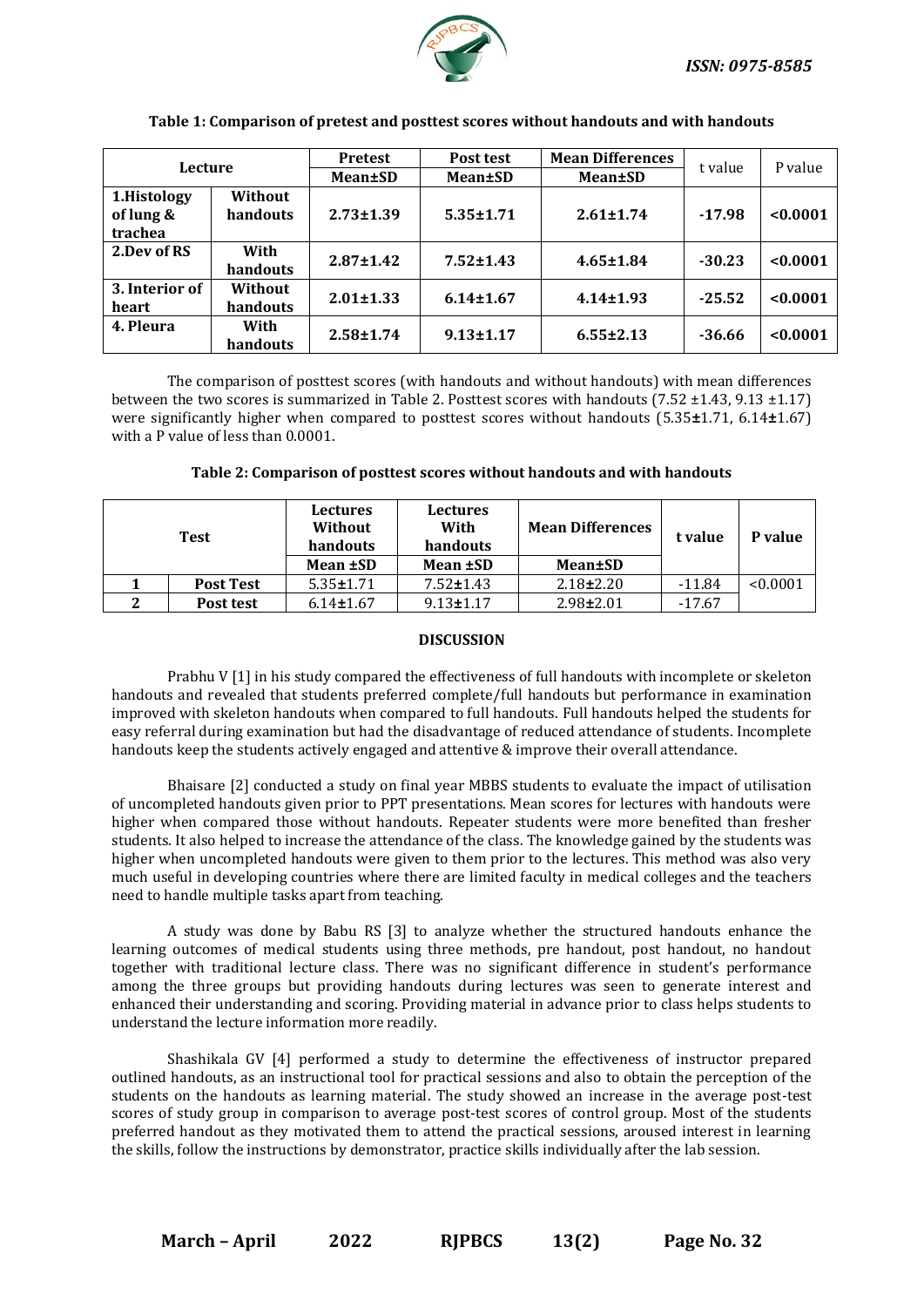

The present study showed that there was a statistically significant difference between the mean post test scores of lectures with and without incomplete handouts. Students performed better when traditional lectures are combined with incomplete handouts which are in agreement with studies done by Bhaisare and Shashikala [2, 4].

However the present study could have included the perception of students regarding incomplete handouts and effectiveness of different types of handouts on the student's performance.

There are different types of handouts. One type is full lecture notes which include copies of all the graphs and diagrams. It is a complete handout which includes all the slides of the PowerPoint presentation. It can be prepared easily, requires very little student input or effort but if students are given this type of handouts, many may not attend the lectures. The second type of handout is Summarized notes on the main points for the discussion which provides bullet points about the main topics of the class. Only a few main points are emphasised in the class and there is no detailed discussion of the topics. The third type is Student copies of the slides and diagrams used in class. The content of the slides provided to the students should be minimal. This type of handouts is useful for the students as the lecture framework is already provided to them. It also allows them to write notes about the diagram. The fourth type includes a list of the main lecture points. This form provides the student a general guideline that allows the student to follow along with the classroom discussion but without diagrams or graphs. Additionally, the student is fully responsible for the content of the notes. This form maximizes student effort while also providing a general framework.

The fifth type is a copy of the class agenda which is the least complete form of a handout. Complete responsibility for notes is placed upon the shoulders of the student. The only purpose of this form of a handout is to provide a guide for class discussion so the student will more easily determine the main points of the classroom discussion and how the learning points relate to each other.

Incomplete handouts save lot of time for students as they can listen to lectures without the need of writing continuously. Using a mix of lecture handouts (complete and incomplete) helped to meet the expectations of heterogeneous students and could be followed routinely in the classroom [5].

Handouts act as a guide for learning and revision before the examination. They can also be used as a reference by the students. The learning objectives provided in the handouts can be used as a guide for future learning. Students expect that the handouts provided to them should be clear, brief, in a simple language, well structured & organised in a logical order, has compilation of summary from standard textbooks, extraneous information omitted, graphics chosen should clearly illustrate the topic, font easily readable, all abbrievations clearly defined, proof reading done for clarity, organization, accuracy, spelling and grammar, all texts and figures that students need to be included, all images are labeled, clinical concepts are outlined, contain key references, review questions and definitions of new terms. Plenty of space can be provided especially in incomplete handouts so that students can take notes. The outcome of the lecture should be included in the handouts. Providing Handouts during lectures makes teaching more practical, improves concentration, and helps to guide students during classes along with giving abundant information. They provide a general overview on the subject & create a more effective learning environment. But they can only supplement rather than substitute students' regular reading [6-8].

Handouts should be prepared in a way of what is going to be expected from the students. The form of handouts also should be decided. Handouts increase the amount of instruction for the student as more material can be covered in a faster time. Students can gather, process, retain information more quickly and easily than before as they listen & contribute to the discussion during lecture [8].

These handouts helped the student to repeatedly look over the subject at their leisure and enhanced the understanding of the material by the systematic, ordered and organized presentation of the topic. They promote students comprehension and build the students' curiosity to know the gaps in the handouts. They also help them in the process of reviewing and better retention.

#### **CONCLUSION**

The results of the present study showed that lectures with incomplete handouts are more effective when compared to lectures alone as the knowledge gained by the students is better when